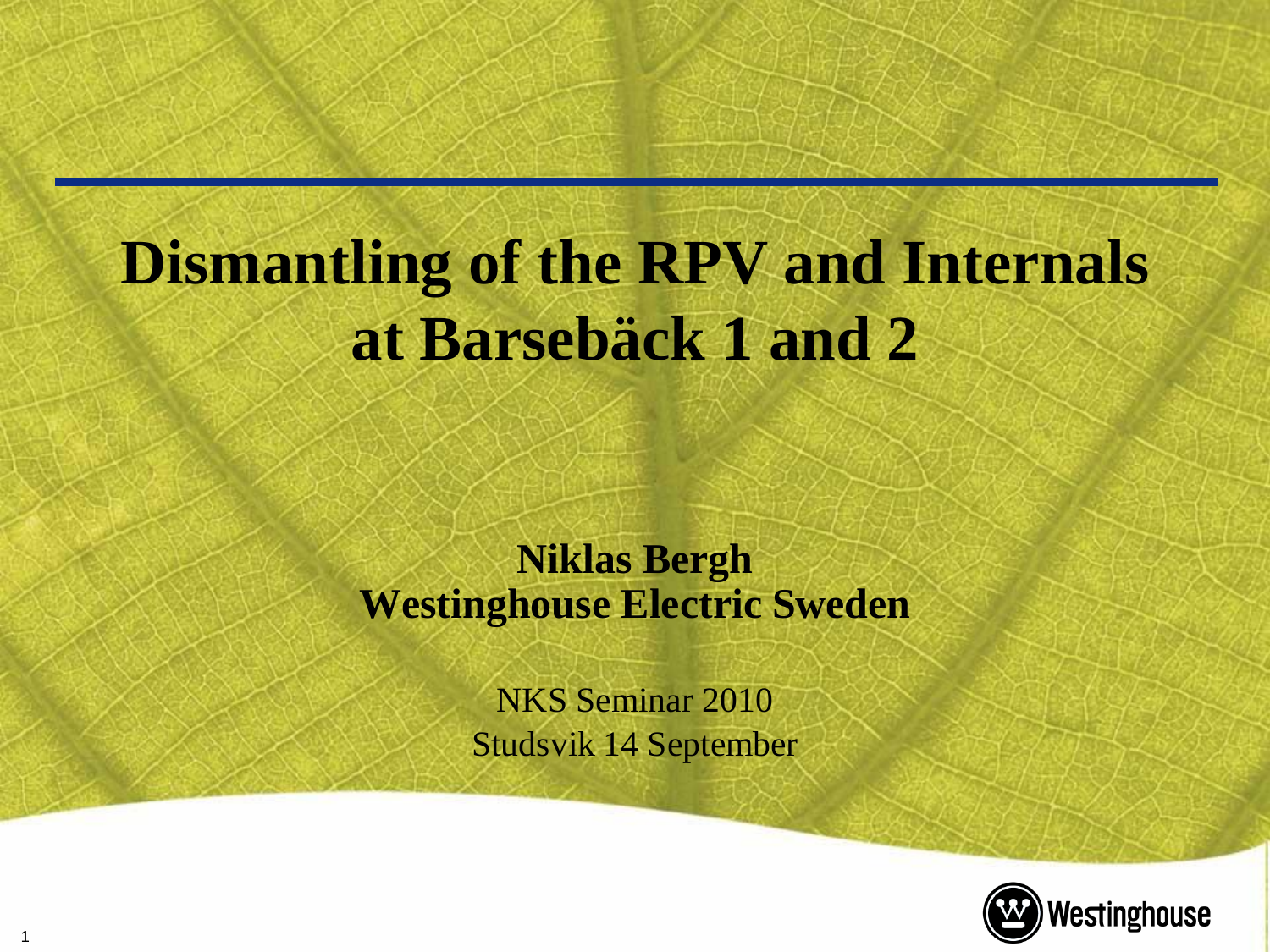# Agenda

- **Introduction**
- **Background**
- **Segmentation**
- Waste management
- Time schedule
- **Staffing**
- Conclusions

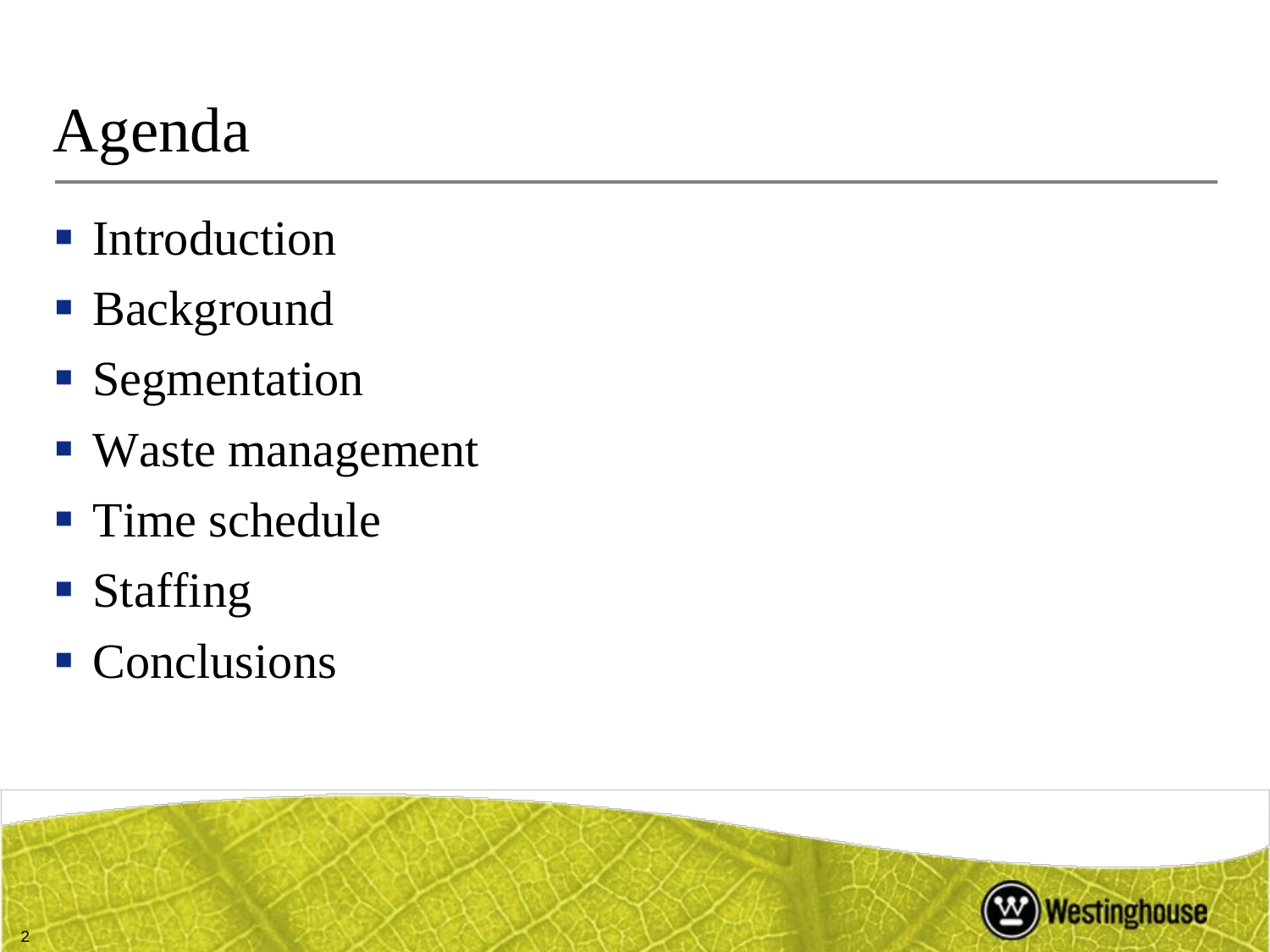### Introduction

- Barsebäck 1 and 2 (B1 & B2)
- **ASEA-Atom BWR:s**

Introduction Background Segmentation Waste

- **Electrical effect** 620 MW
- B1 closed 1999
- B<sub>2</sub> closed 2005



estinghouse

Waste **Time schedule Staffing Conclusions** 

3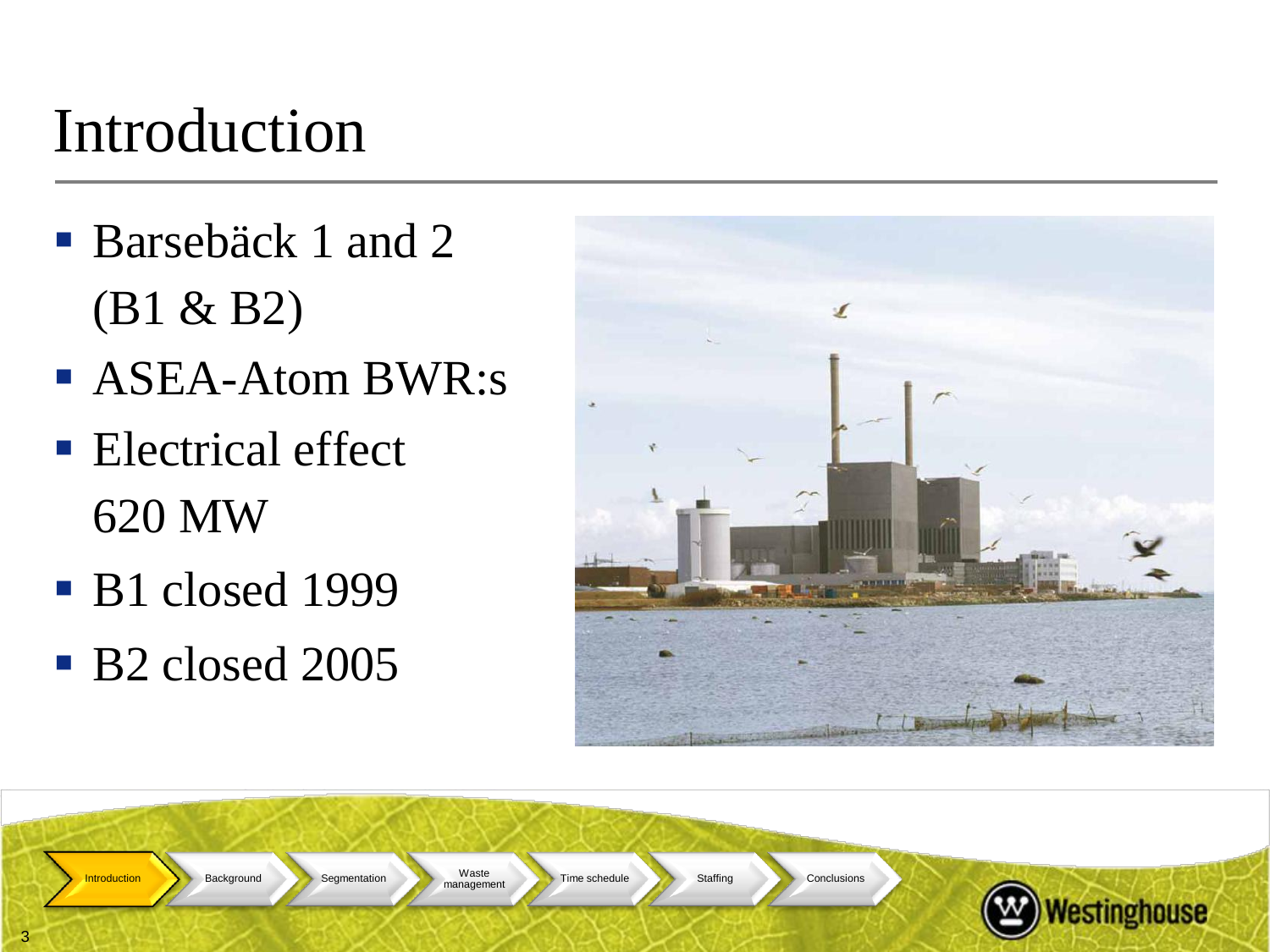# Background

- **Basis for strategic decision:** Handling of RPV and Internals
	- One-piece removal
	- Segmentation
- Determine volumes for the expansion of SFR

waste **Time schedule** Staffing Conclusions

• Define year for placement of segmentation contract



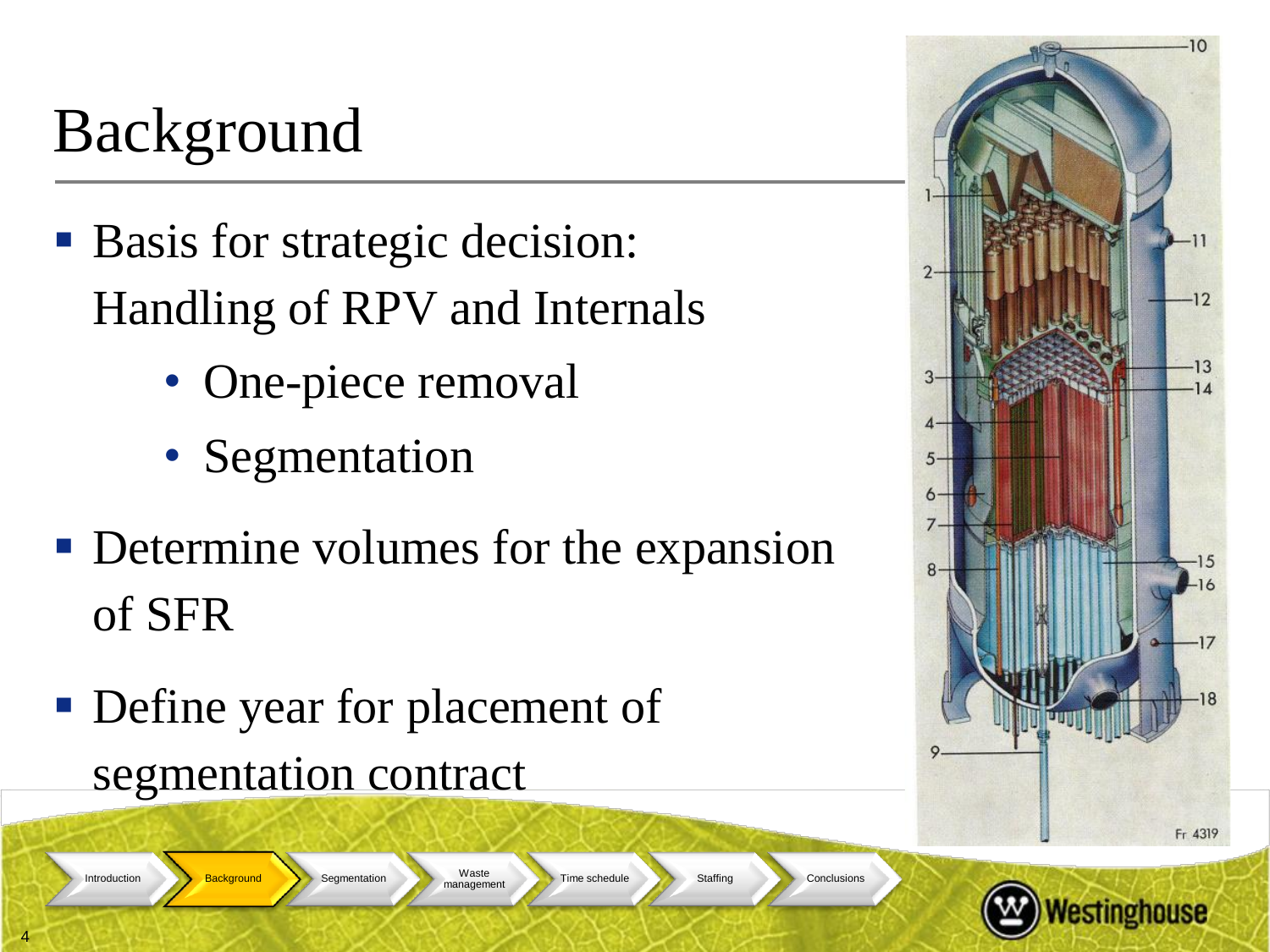## Segmentation methods

- Thermal techniques
	- Plasma Arc Cutting
	- Oxy-fuel Cutting
	- MDM
- Mechanical techniques
	- Shearing
	- Band sawing
	- Circular sawing
- **Other** 
	- Abrasive Water Jet Cutting





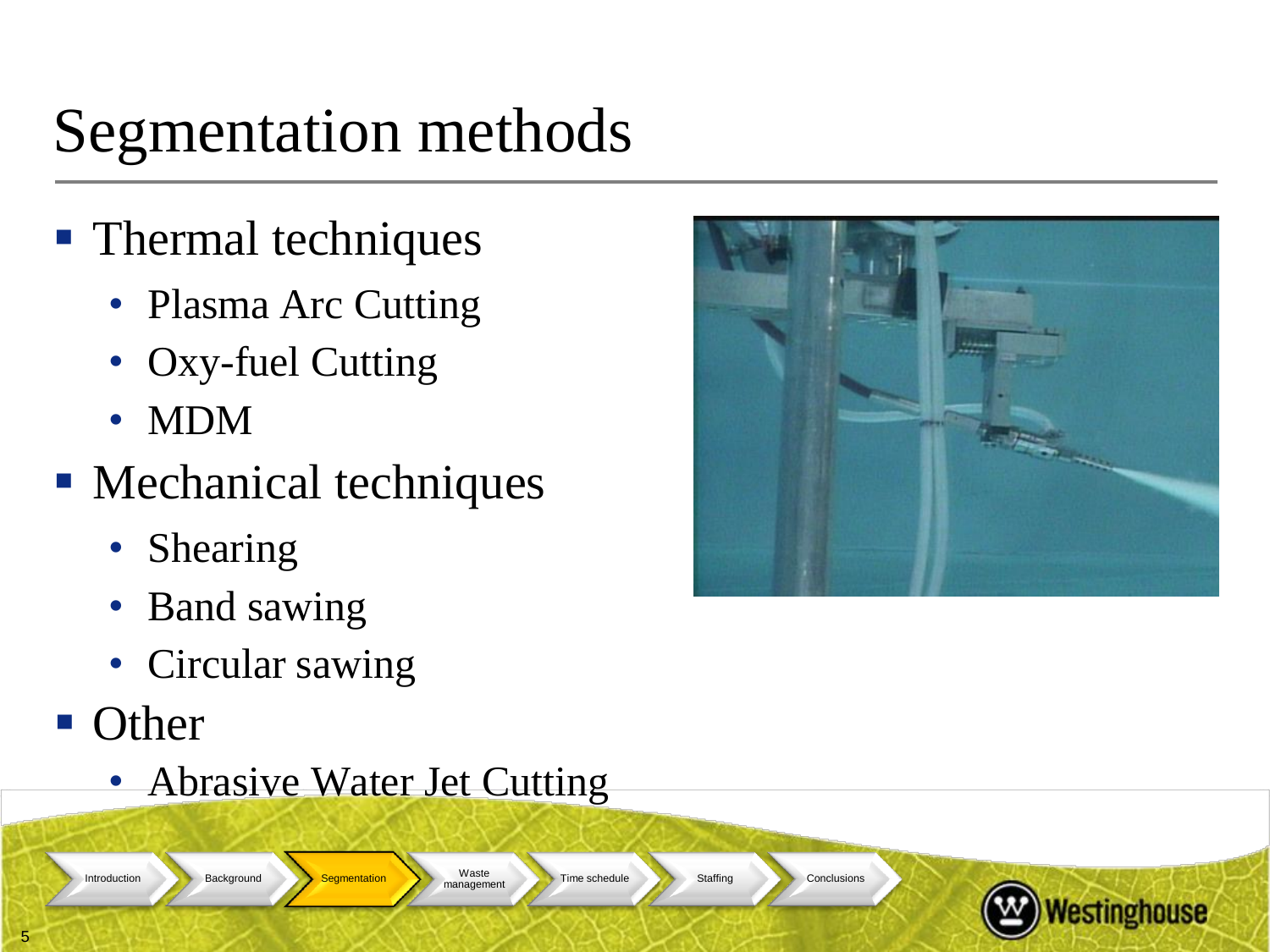#### Segmentation methods – pros and cons

Waste **Time schedule** Staffing Conclusions

- Thermal techniques
	- Fast
	- Costly
	- Radiation and visibility issues
- Mechanical techniques

Introduction Background Segmentation Waste

- Minor secondary waste
- Easy to install
- Reliable
- Limited cutting thicknesses



inghouse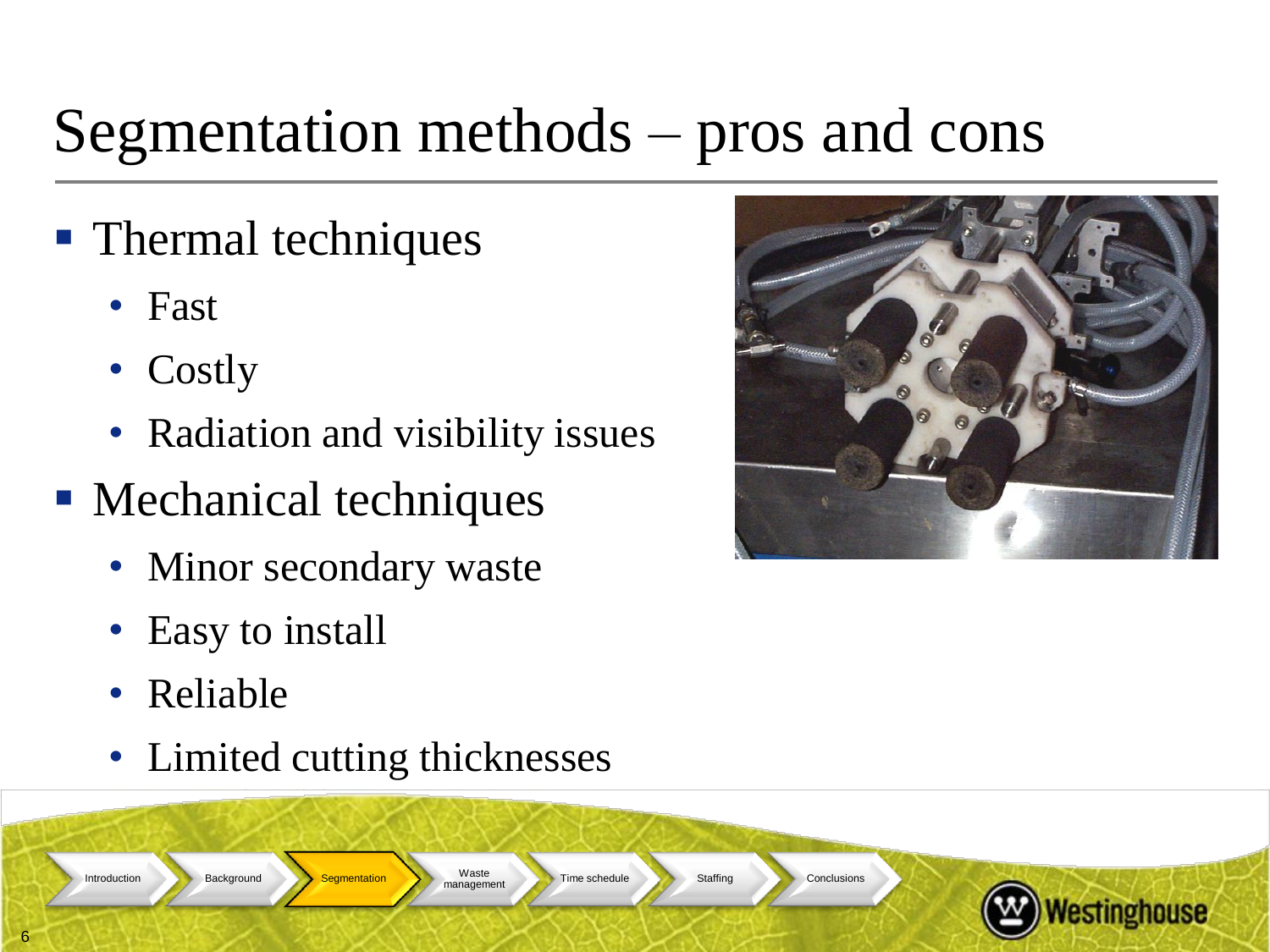## Internals segmentation

- Mechanical cutting program recommended due to extensive Westinghouse experiences
- Wet segmentation in internal parts pool using band saw, shear, tube cutter and circular saw
- Waste packed in the pool

Introduction Background Segmentation Waste

7

• Done in parallel for B1 and B2

waste **Time schedule** Staffing Conclusions

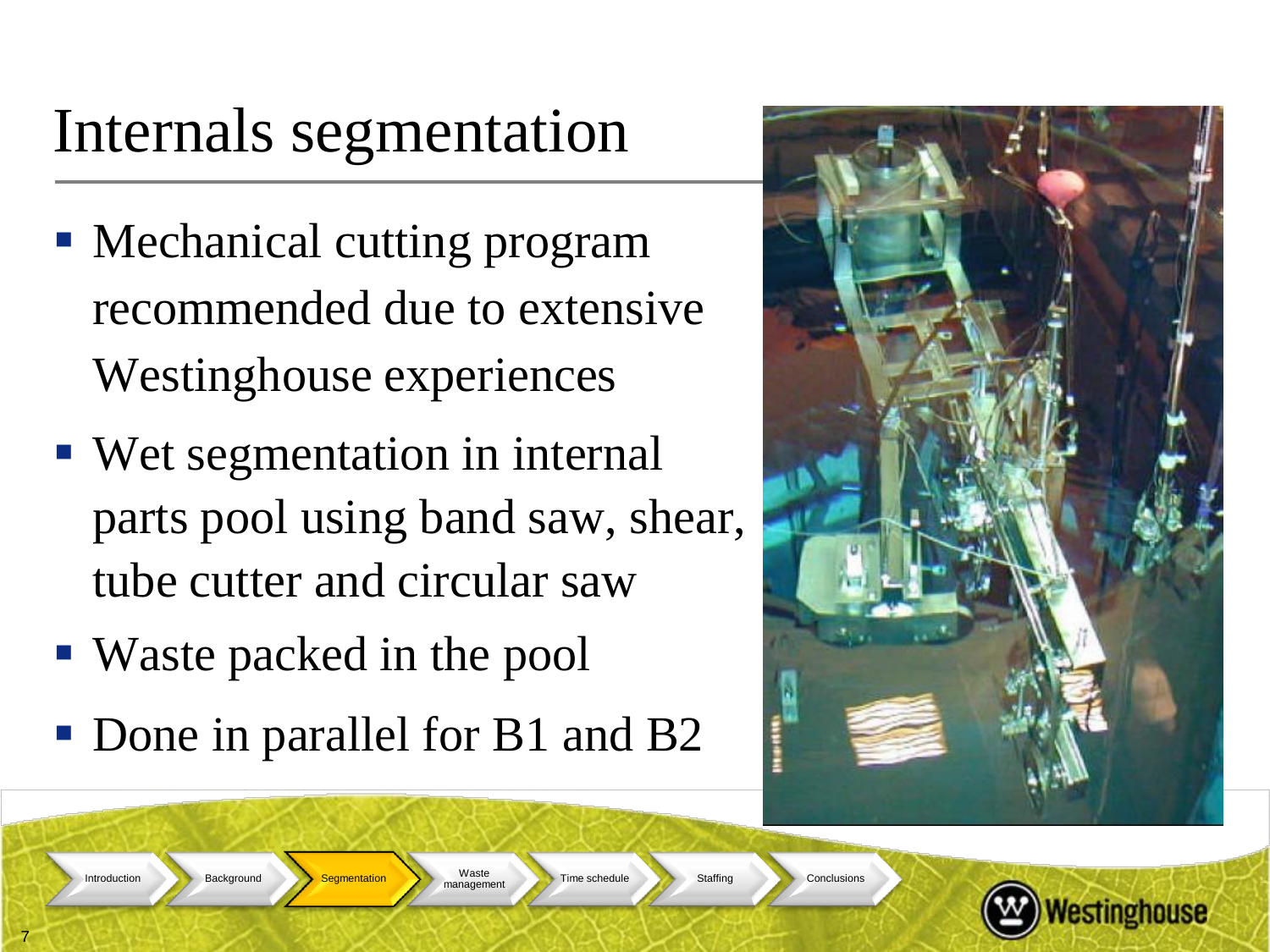### RPV segmentation

- A combination of dry thermal and wet mechanical cutting
- Bottom modified for filling/draining
- Auxiliary support systems installed
- PAC used to cut annular pieces from the RPV
- Height of annular pieces  $<$  2 m, avoiding nozzles

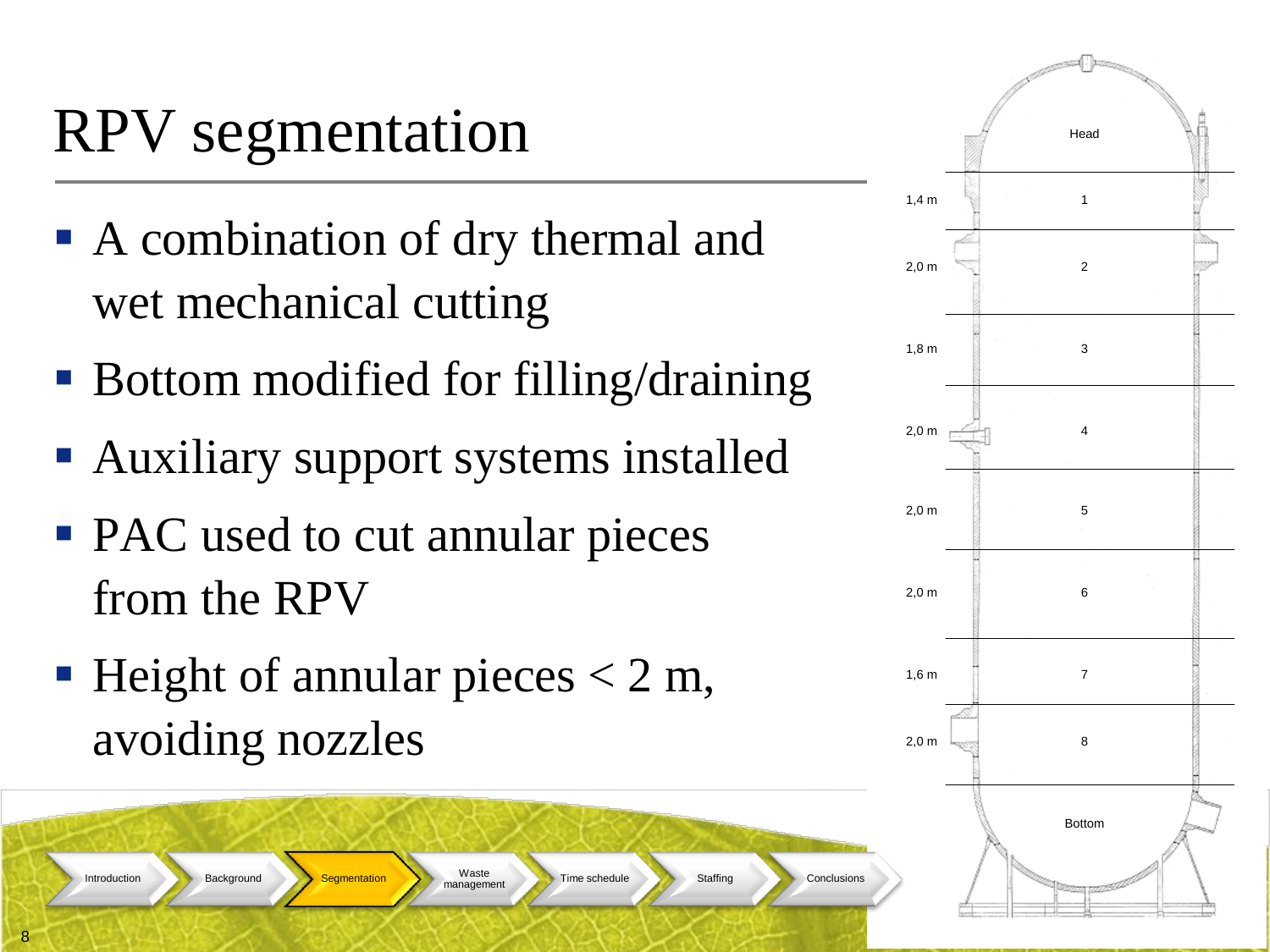### RPV segmentation

- Holes made with MDM/drill for lifting of the rings
- Annular pieces moved to internal parts pool
- Further segmented with band saw and packed into containers

waste **Time schedule** Staffing Conclusions

Done in series for B1 and B2 to utilise lessons learned

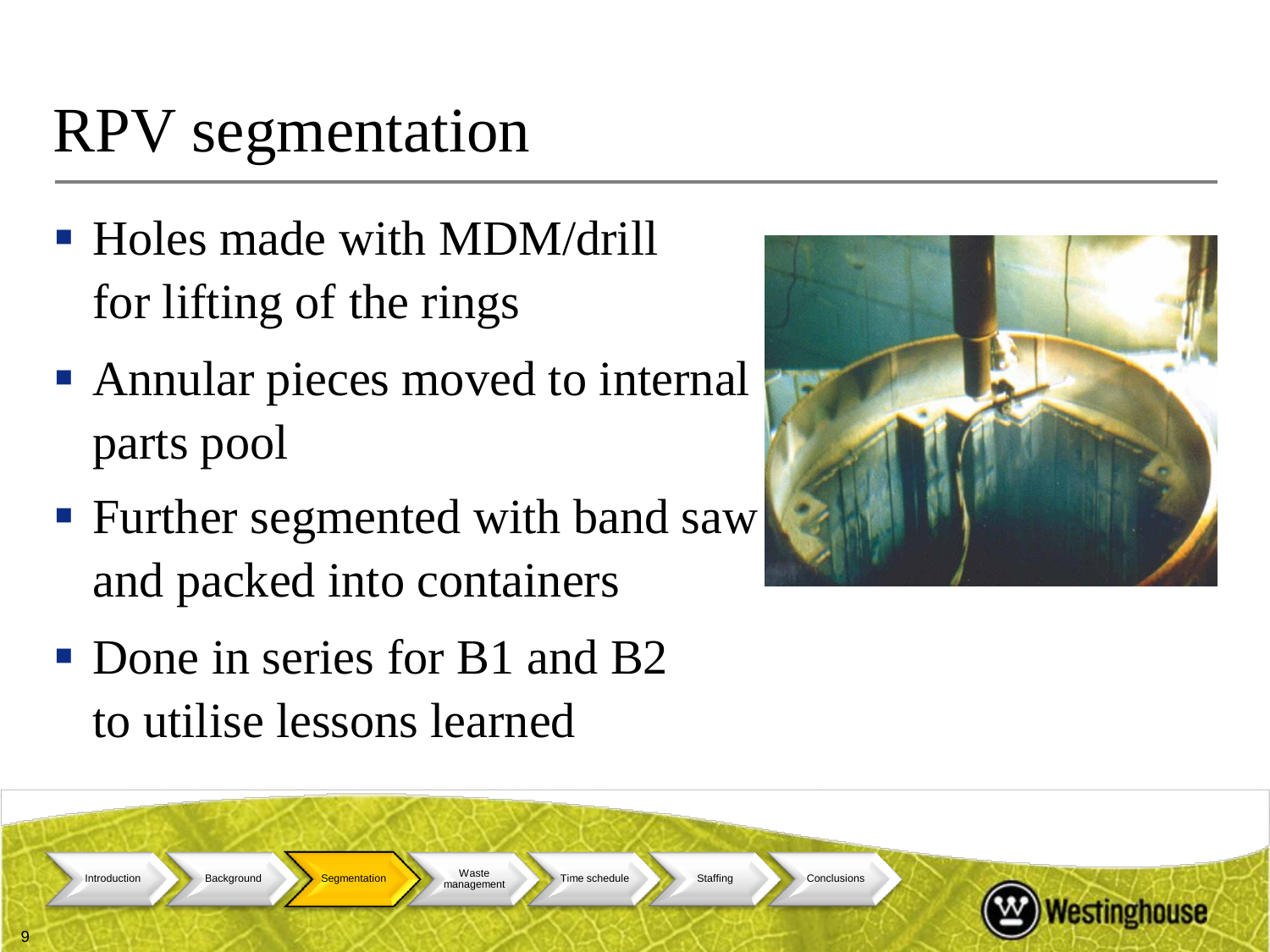# Packing

- **Goal: Achieve optimal packing** of containers to reduce costs
- **Previous Westinghouse** experience:
	- Internals
		- $0.4 1.1$  ton/m<sup>3</sup>
	- RPV
		- 1.0 ton/ $m<sup>3</sup>$





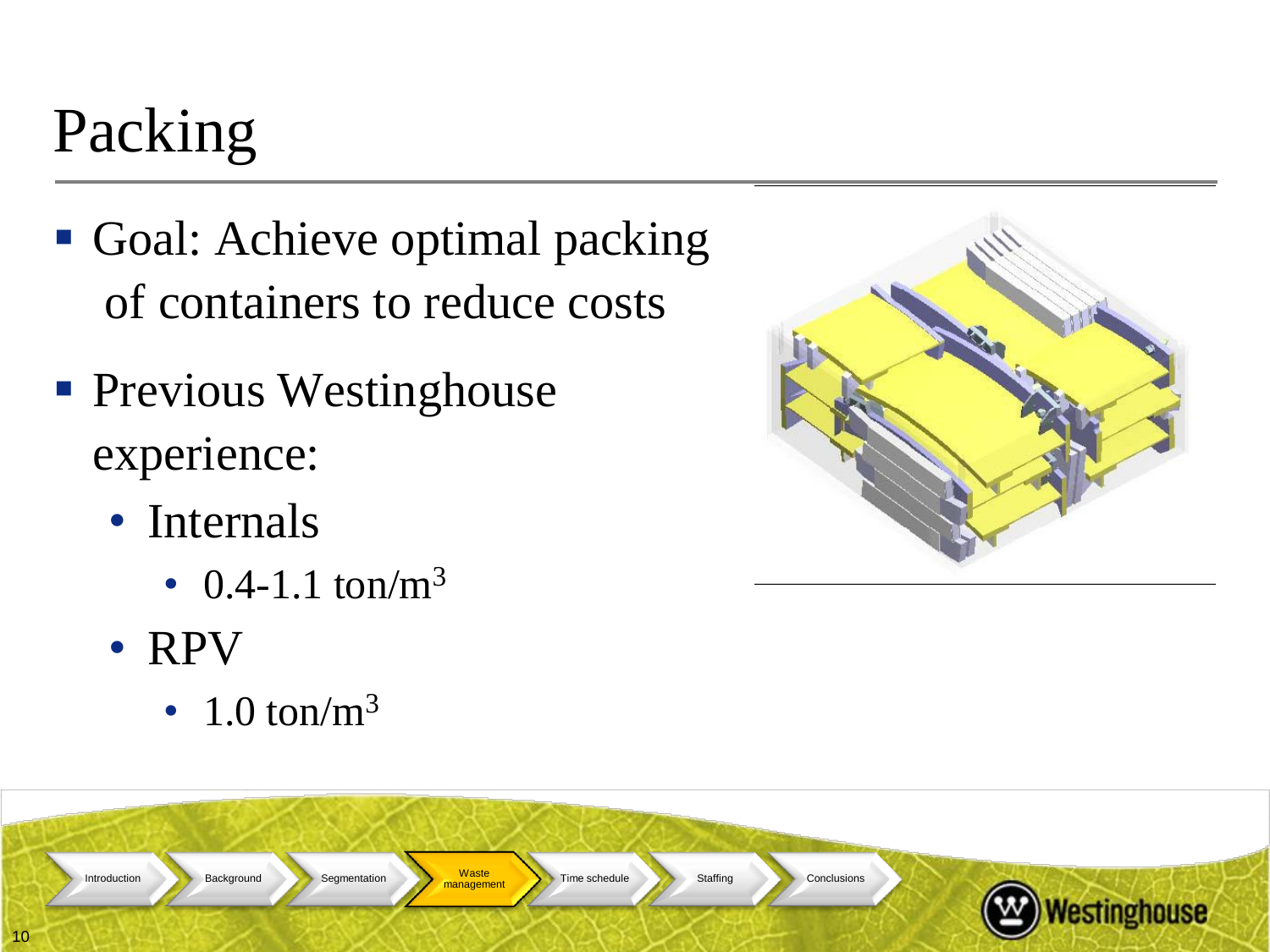### Activity contents

- **Long-lived to SFL:** 
	- Core grid
	- Core shroud
	- Core shroud cover
	- Core spray
	- Part of control rod guide tubes

Waste Time schedule Staffing Conclusions

■ The rest to SFR

Introduction Background Segmentation



**stinghouse** 

11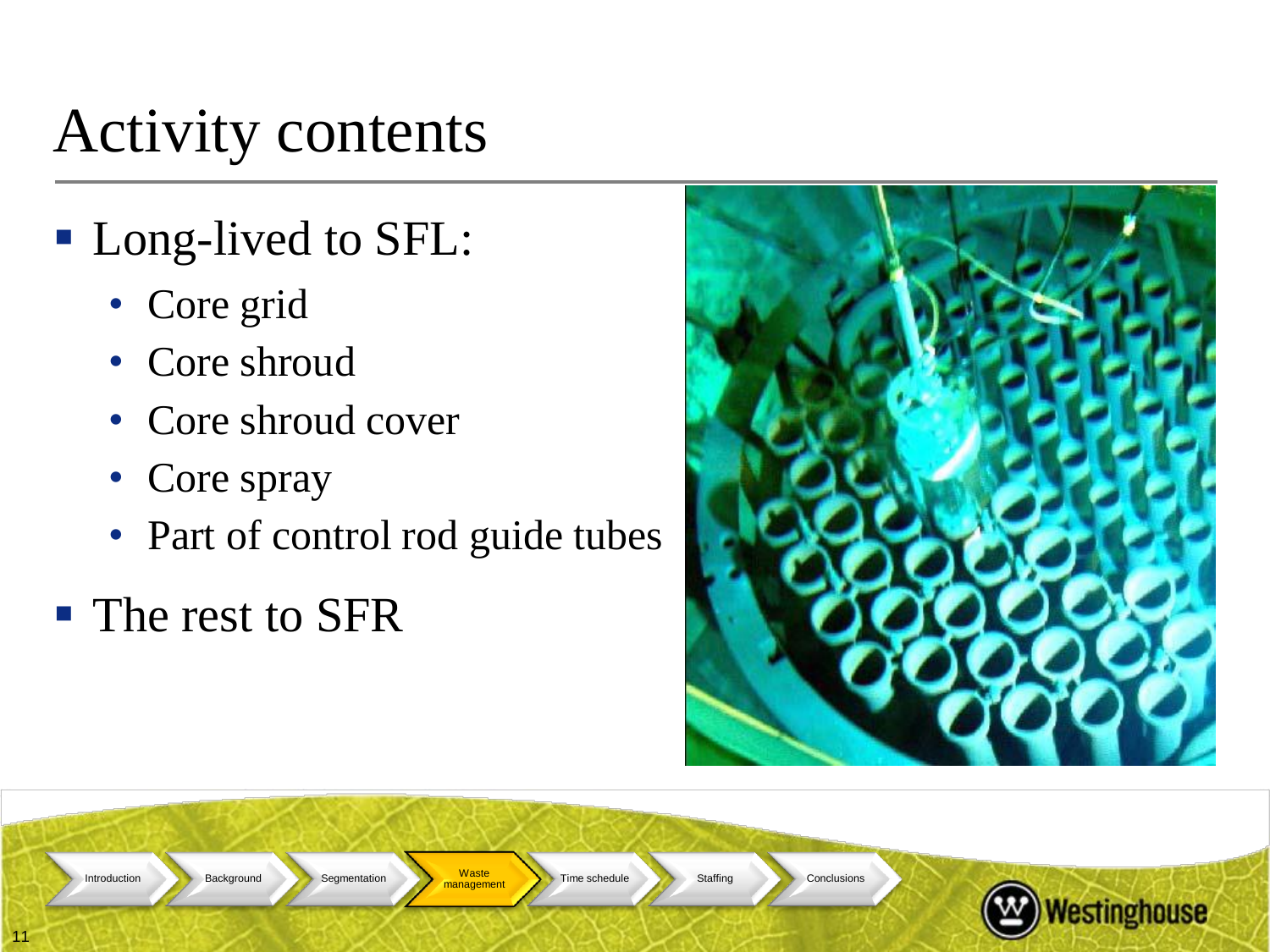## Containers

- BFA-tank
	- $1.3 \times 2.3 \times 3.3 \text{ m}$
	- For long-lived LILW
- Large Steel Box
	- $1.2 \times 2.4 \times 2.4$  m
	- For short-lived ILW
- **ISO Container**

Introduction Background Segmentation

- 6.1 x 2.4 x 1.3 m
- For short-lived LLW





Waste Time schedule Staffing Conclusions

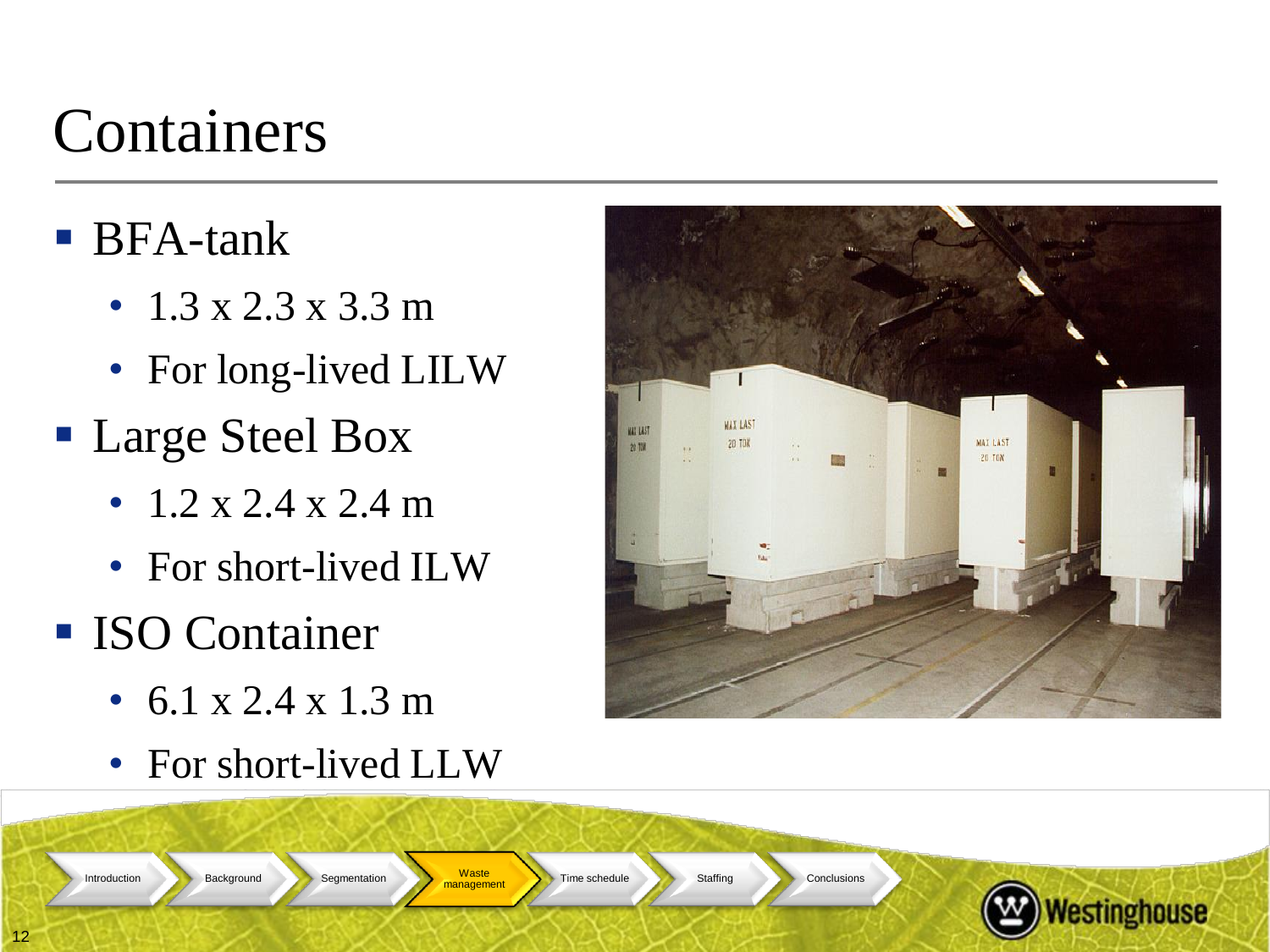#### Time schedule

- **Prerequisites: 3 shifts 24 hours per day**
- Internals segmentation done in parallel for B1 and B2
- **RPV** segmentation done in series for B1 and B2
- Design & manufacturing phase 2 years
- Segmentation campaign 2.5 years

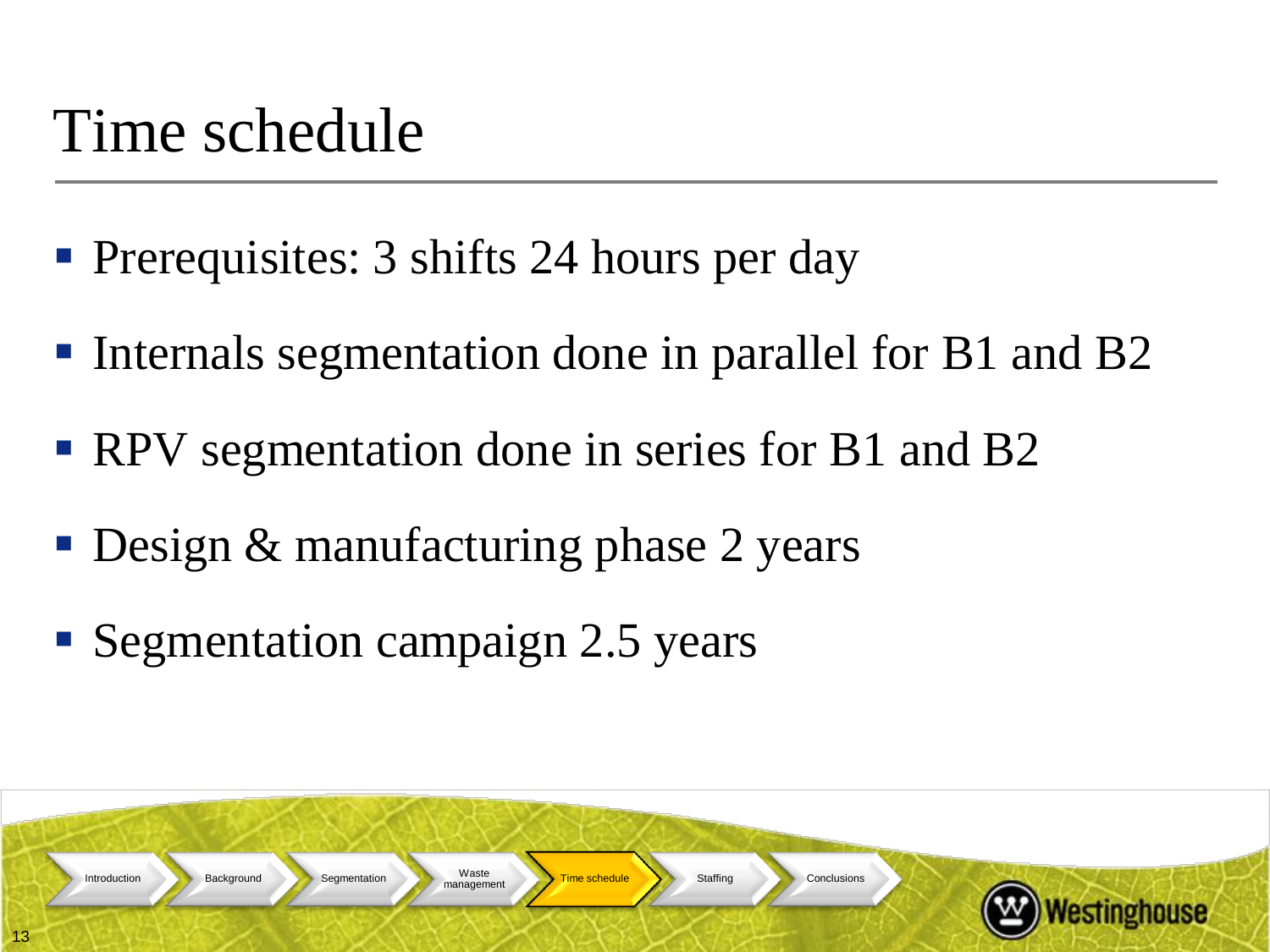# Staffing

- Manpower on site during the different phases:
	- Crew of 11 during the internals segmentation
	- Crew of 14 during the RPV segmentation
- **Functions:** 
	- Project management
	- Engineers (Installation, quality and technical lead)

management Time schedule Staffing Staffing Conclusions

- Operators (Tools and crane)
- Decontamination

- Health physics
- Supervision